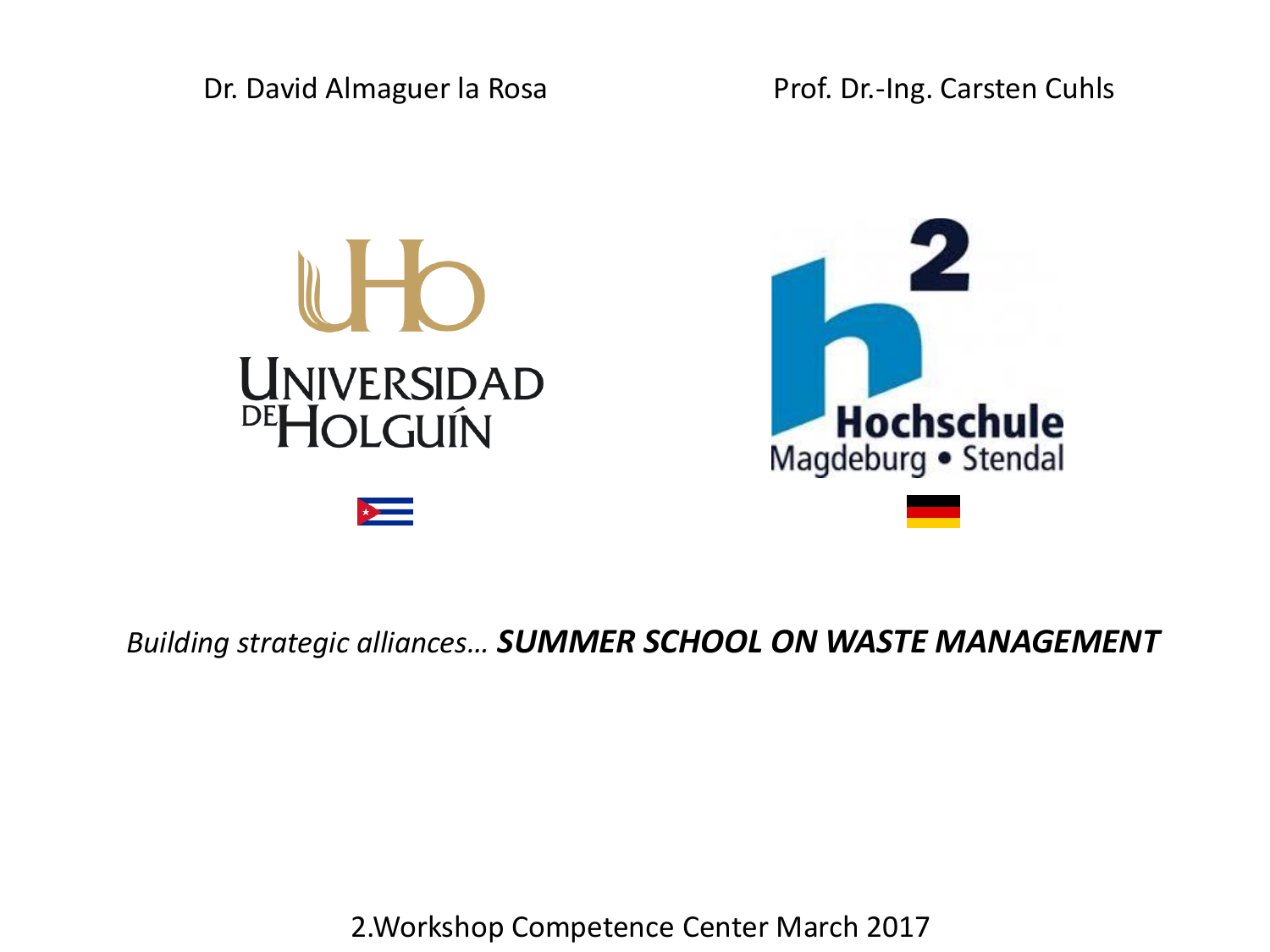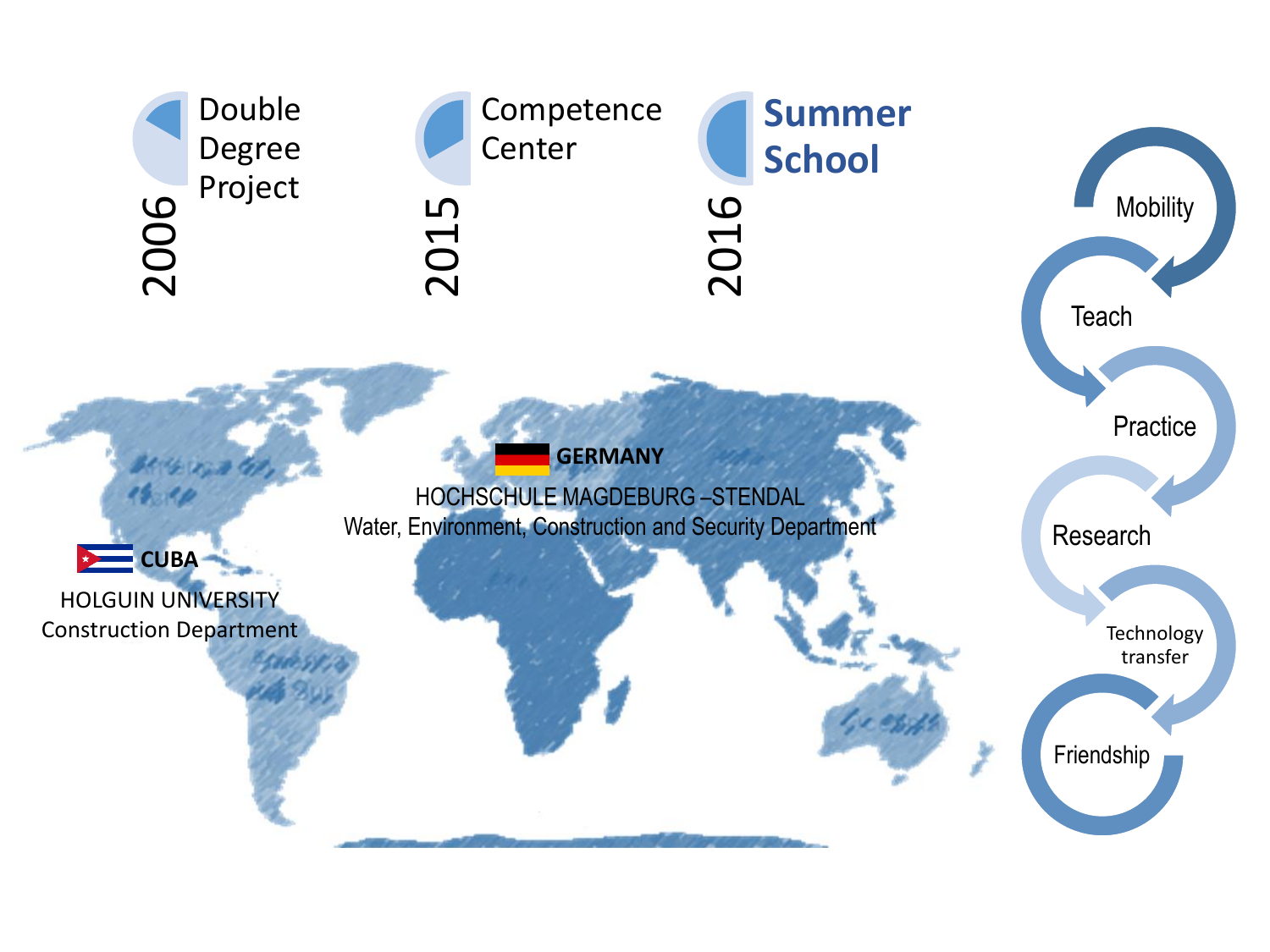## SUMMER SCHOOL



OBJECTIVE is the competent provision by German specialists of knowledge in the area of waste management and particularly in the areas of biogas technology, biological treatment of waste and recycling of plastic with the opening of concrete possibilities in the Cuban and Latin American

For Cuban students with minimum B. Eng. Degree and workers in the field of waste management and biogas

2 summerschool programmes per year

for 20 participants

Knowledge about possibilities to study in Germany (Master)

Financed by DAAD in 2016/2017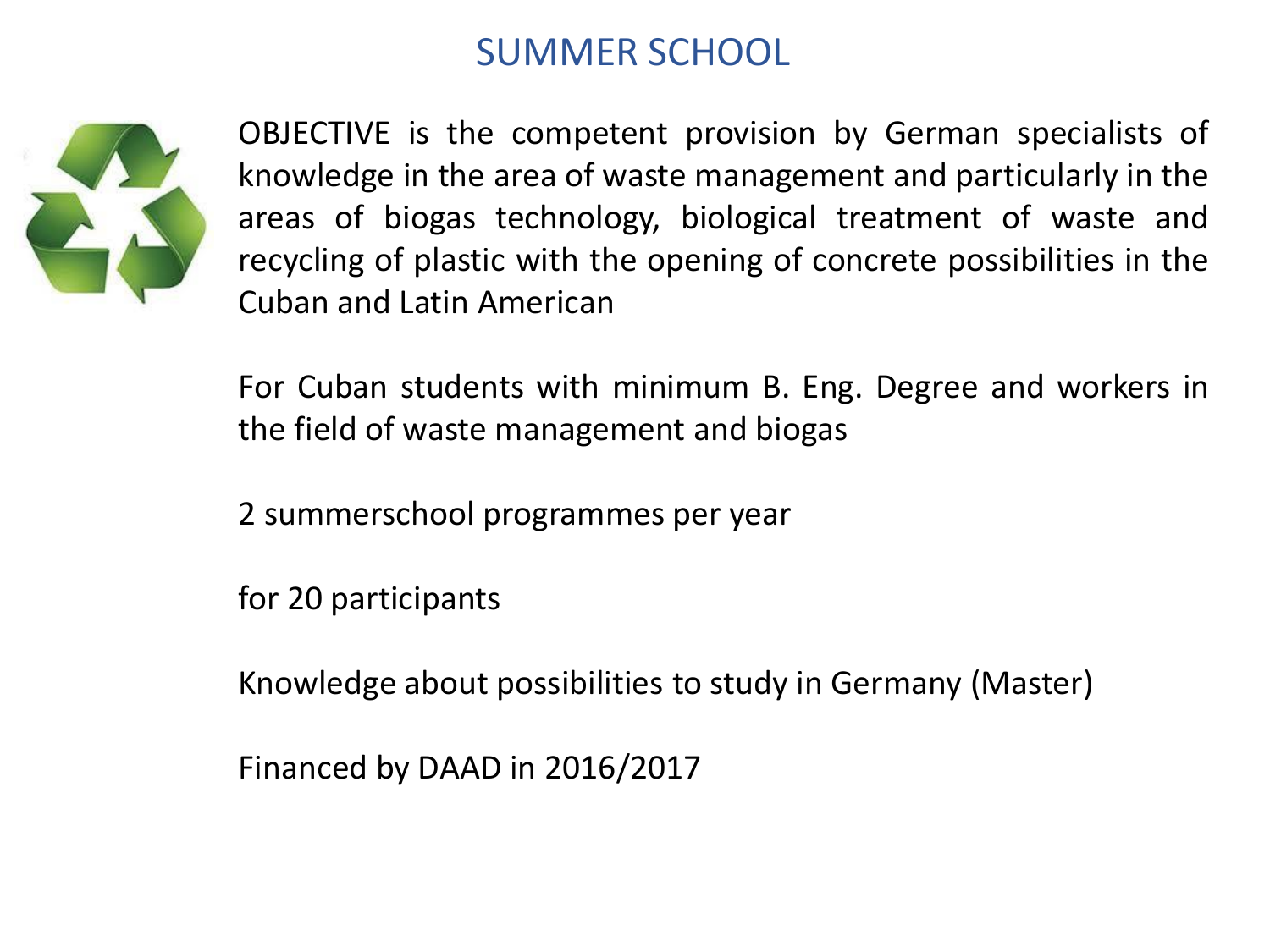## SUMMER SCHOOL